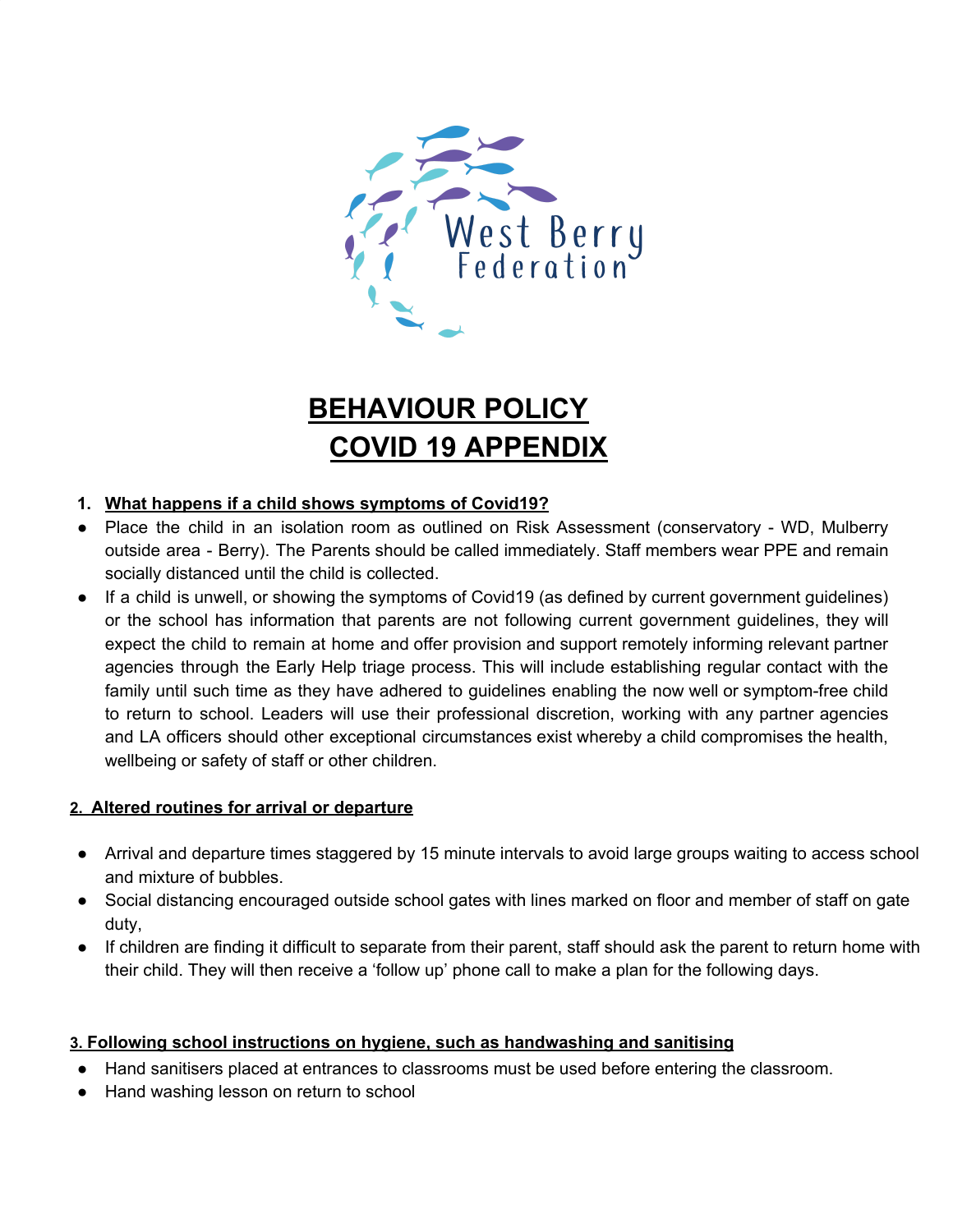- Staff and pupils must regularly wash hands throughout the day (on entry to school, before eating, after returning in from outside play, on return home - minimum)
- Tissues must be placed in lidded bins

#### **4. Following instructions on who pupils can socialise with at school**

- Children and adults MUST stay within allocated bubbles of children.
- Children and adults must stay within designated indoor areas outlined on 'bubble plan'
- Children and adults must enter and exit classrooms via doors as outlined on the bubble plan to avoid contact between bubbles when moving around the school.

## **5**. **Moving around the school following specific instructions**

- One way system used in the corridor at West Down as arrows show on carpet.
- No queuing needed AT ALL during school day (i.e lunches will be delivered to classrooms)
- Children and staff must adhere to the rota system for outdoor areas.

# **6. Expectations about sneezing, coughing, tissues and disposal ('catch it, bin it, kill it')**

- Children will be reminded daily and when needed about 'Keeping Ourselves Safe' (from checklist). Using tissues, sneezing into the elbow, disposing of tissues immediately.
- Lidded bins in each classroom and toilet (must be emptied at least twice daily).
- Children must be reminded to throw tissues away immediately.

#### **7. Telling an adult if they are experiencing symptoms of coronavirus**

● Children reminded in safety talk ('Keeping Ourselves safe') each day to tell an adult if they feel unwell at any point

#### **8. Rules about sharing any equipment or other items including drinking bottles**

- Children and adults to have their own set of stationery.
- Children reminded in safety talk ('Keeping Ourselves safe') each day to avoid sharing equipment and put toys aside for cleaning when needed.

#### **9. Amended expectations about break & play times, including where children may or may not play**

- Rota system for outdoor spaces
- Outdoor equipment cleaned between groups.
- No use of fixed outdoor equipment i.e trim trail at WD.

#### **10. Use of toilets and cloakroom facilities**

● Bubbles/ groups to be allocated toilet facilities for use by there bubble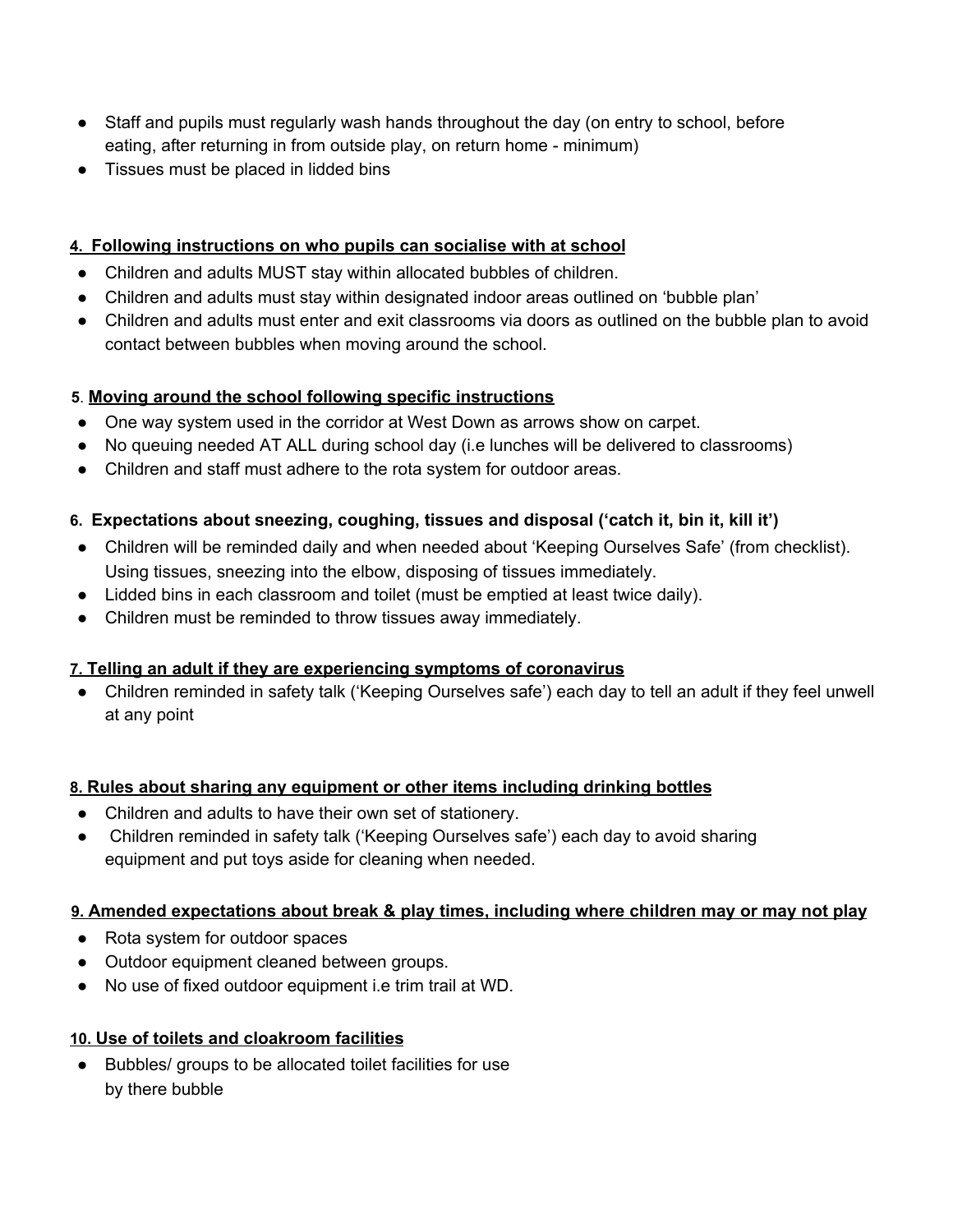- Adults to check facilities before and after use
- No use of cloakrooms. Children to leave all coats, drinks bottles, packed lunches etc at designated station/ desk
- Adults take particular care when using shared staff toilets. Cleaning equipment will be available to clean before and after use.

#### **11. Clear rules about coughing or spitting at or towards any other person**

- Children will be reminded in safety talk ('Keeping Ourselves Safe') each day.
- If a child deliberately coughs, spits at or towards another person they will be moved to the isolation area until they can be collected by parent/ guardian. This is an exclusion and will be recorded as such. A headteacher will determine the length of the child's exclusion from school based on the circumstances. A staff member must stay with the child until collection, remaining socially distanced and wearing PPE (if needed) . A senior member of staff will undertake a virtual reintegration meeting to plan how the child can be supported to return to school safely.

## **12. Amended rewards and sanction system where appropriate.**

|                    | <b>Green Cards</b>                                                                                                    | <b>Yellow warning</b>                                                                                                   | <b>Red Cards</b><br>To be renamed                                                                                                                                  |
|--------------------|-----------------------------------------------------------------------------------------------------------------------|-------------------------------------------------------------------------------------------------------------------------|--------------------------------------------------------------------------------------------------------------------------------------------------------------------|
| Children in school | Virtual green cards<br>issued and emailed to<br>the child - celebrated in<br>person.                                  | Verbal warning given to<br>child.<br>Email sent to parents<br>with details.                                             | Explained verbally to<br>the child.<br>Emailed to parents and<br>followed up with a<br>phone call or virtual<br>meeting if needed.                                 |
| Children at home   | Virtual green cards<br>issued and emailed to<br>the child. Celebrated<br>during phone or video<br>calls when possible | Warning given by<br>phone, during video<br>call or by email as<br>appropriate.<br>Email sent to parents<br>with details | Explained to child over<br>the phone where<br>possible or by email.<br>Emailed to parents and<br>followed up with a<br>phone call or virtual<br>meeting if needed. |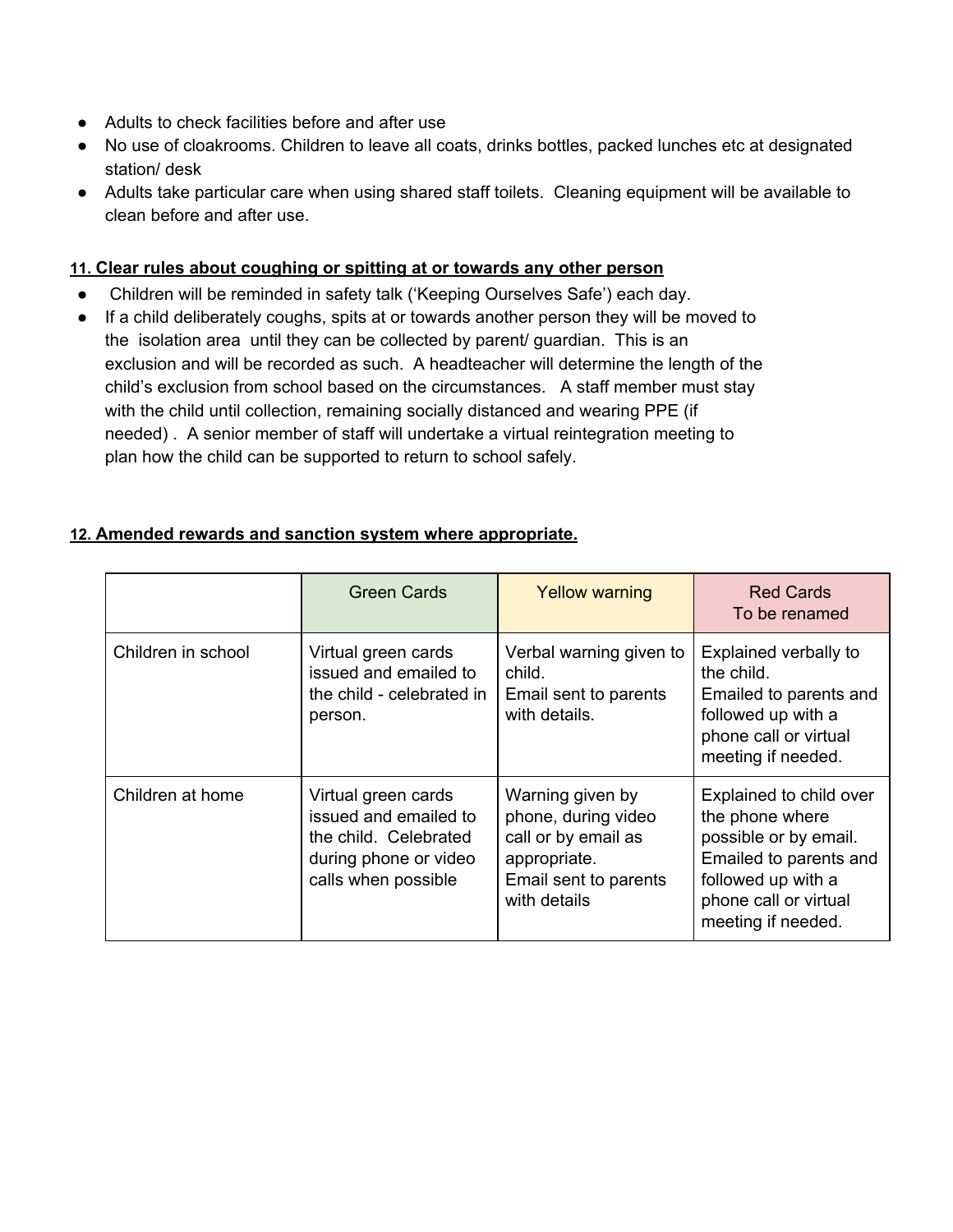## **13. Schools will need to identify any reasonable adjustments that need to be made for pupils with more challenging behaviour or special educational needs.**

● Risk Assessments completed for children with an EHCP. Strategies put in place to support children and lower risk.

## Whilst it is likely that further guidance will be issued from the DfE, where schools are predicting risk **which may lead to exclusion of a pupil the following would be useful:**

• School teams should risk assess and consequently develop a school-based plan designed to meet the pupils needs, reduce the risk of incidents occurring and which consider the safety and wellbeing of the pupil themselves, other pupils and school staff.

• Reference should be given to the Devon Graduated Response Tool, EHCPs and other assessment processes. Through the tool, school staff can consider their pro- active and responsive plans based on their understanding of the child's needs.

• Relational Support Plans, Co-Regulation Support Plans and Behaviour Care Plans are all useful templates for school-based plans. These can also be supported by resources such as the Five Point Scales which can be found on the Babcock Support for Schools pages.

• Where the individual planning for identified pupils is proving challenging, school staff should liaise with Babcock LDP SEN Support Teams and/or the DCC Inclusion Team as well as other agencies who may be involved with the child and family.

• Where a reduced timetable is being considered, other agencies should be consulted, a consensus agreed and an Annex R should be completed and returned to DCC Inclusion

• Once children are in school, school-based plans should be monitored, reviewed and adapted when required. The SEND Code of Practice Assess, Plan, Do, Review approach applies to all children with identified SEN including unmet SEMH needs.

• If despite detailed planning and implementation, behaviour proves to be challenging, schools should again seek the support of Babcock LDP SEND Support colleagues and DCC Inclusion colleagues who can support the review of school-based plans. Under current working arrangements that will be on a virtual basis.

• If a child has an EHCP and there are specific concerns about the individual's needs in attending school, this should be addressed through a discussion with parents about the delivery of the EHCP. Advice about how to frame this discussion is provided in the SEND risk assessment.

# No school wishes to exclude a child or young person however, where there is a significant breach or **persistent breaches of the school behaviour policy (and where allowing the pupil to remain in school would seriously harm the education or welfare of the pupil or others in the school):**

• Head Teachers can consider either fixed or permanent exclusion as a response.

• For permanent exclusions reference should be given to the DfE guidance – Exclusion from maintained